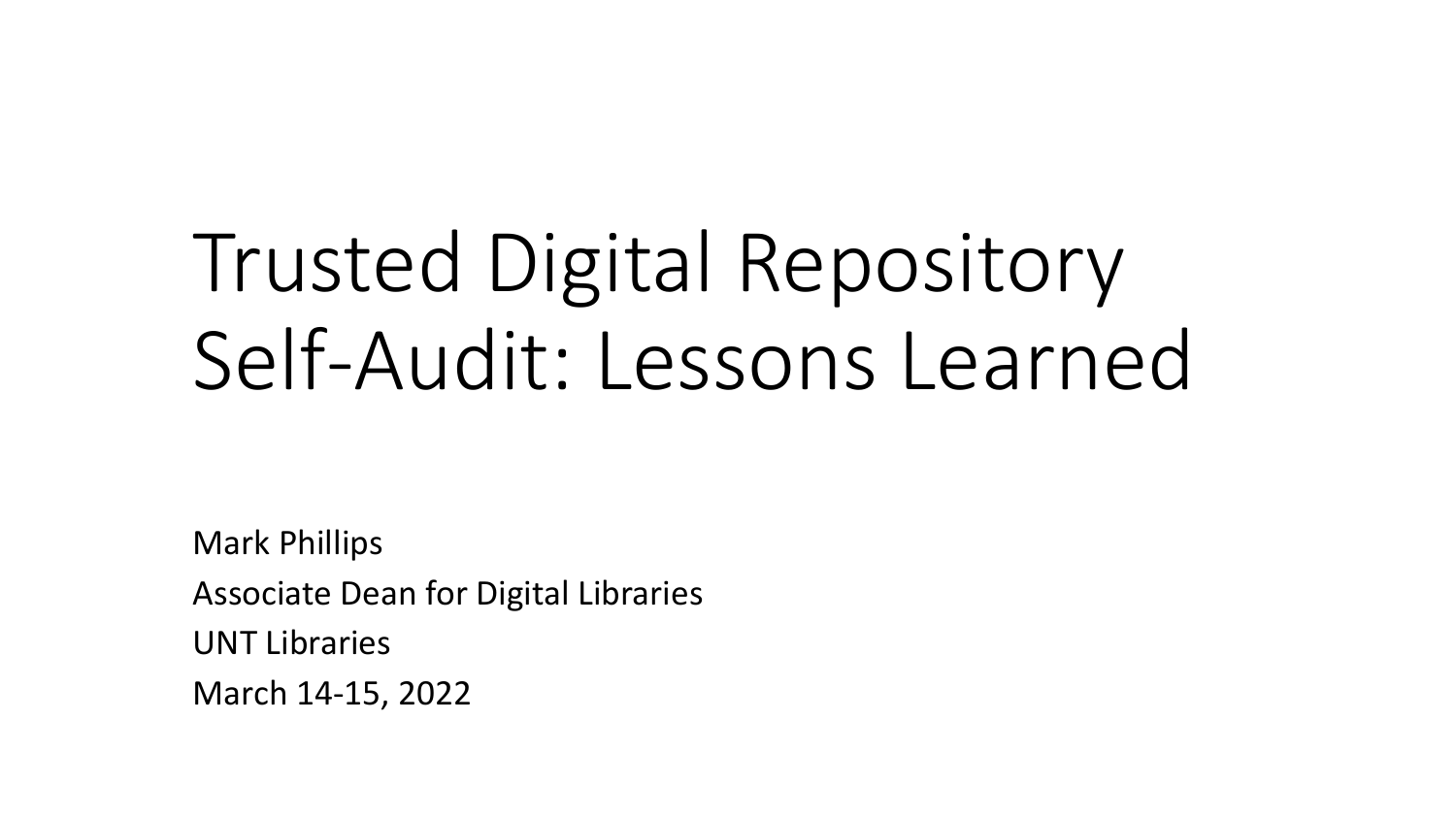## UNT Libraries' Self Audit

- University of North Texas and the University of Florida began a "buddy model" for self-audits according to the Trusted Repositories Audit & Certification: Criteria and Checklist (TRAC) in 2014.
- Work based on Trusted Repositories Audit & Certification (TRAC)
- Goal was to each complete a self-audit and then "peer review" each others work.
- Met throughout the year to discuss project and move activities along.
- UNT completed self-audit, but UF was not able to complete the activity.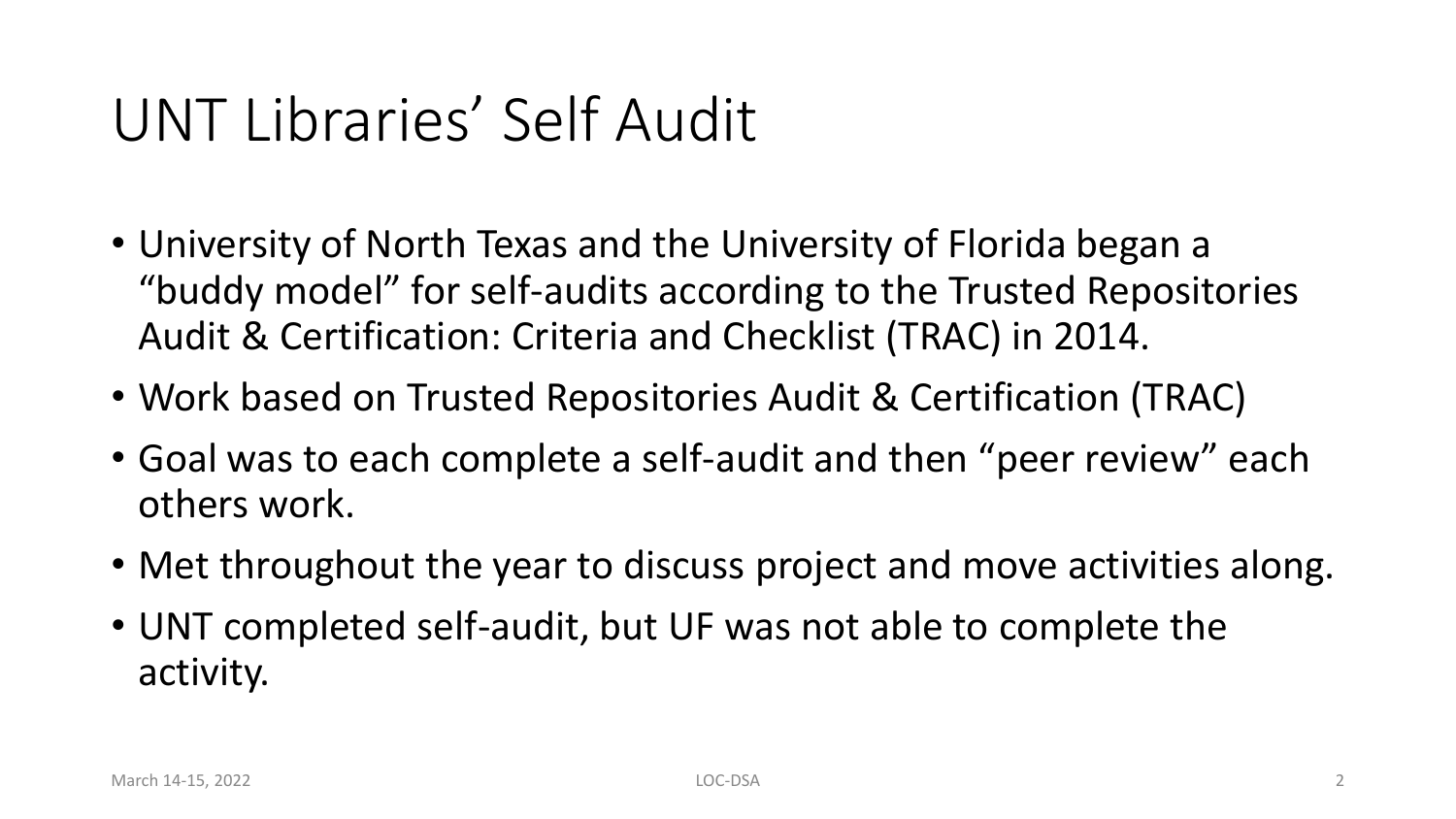## UNT Self -Audit

- Released in October 2015
- UNT Libraries TRAC Conformance Document.
- Main document (68 p.) and 23 appendices (291 pages total).
- Team of five to collect information, generate documentation, write report.
- Three independent "readers" for main document.
- https://library.unt.edu/digital-- libraries/trusted-digital-repository/

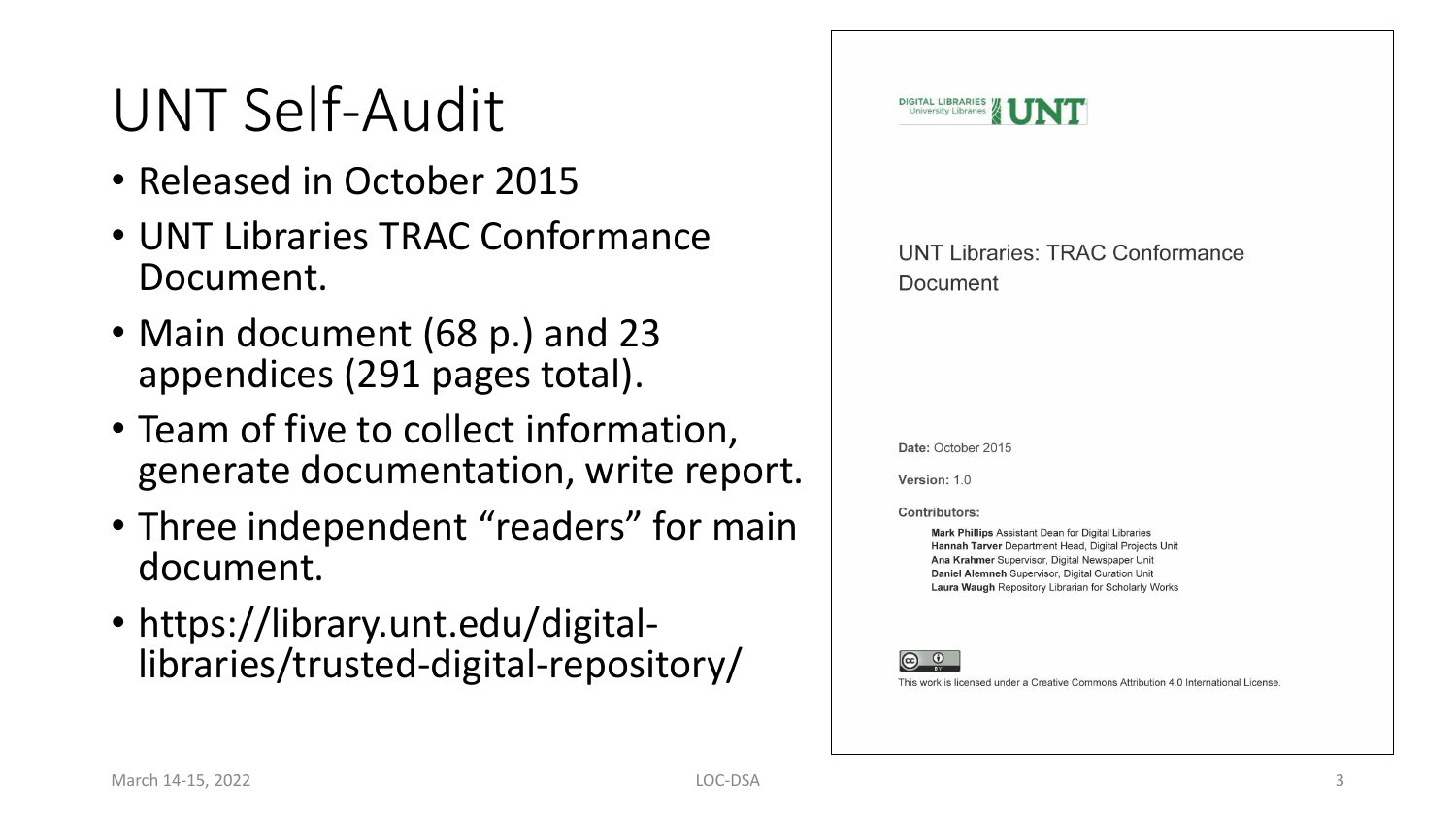#### Lessons Learned

- Almost impossible to do in isolation.
- Our work required documentation at levels not directly related to the repository.
	- Disaster and threat analysis for compute infrastructure for our data centers.
- While it sounds silly, *what* we were trying to audit as trusted was hard to initially define.
- Having mountains of documentation about how things fit together has been very helpful.
	- New team members, new curators, questions from the community.
- We modeled much of our work based on publicly available documentation by others who completed and audit before us.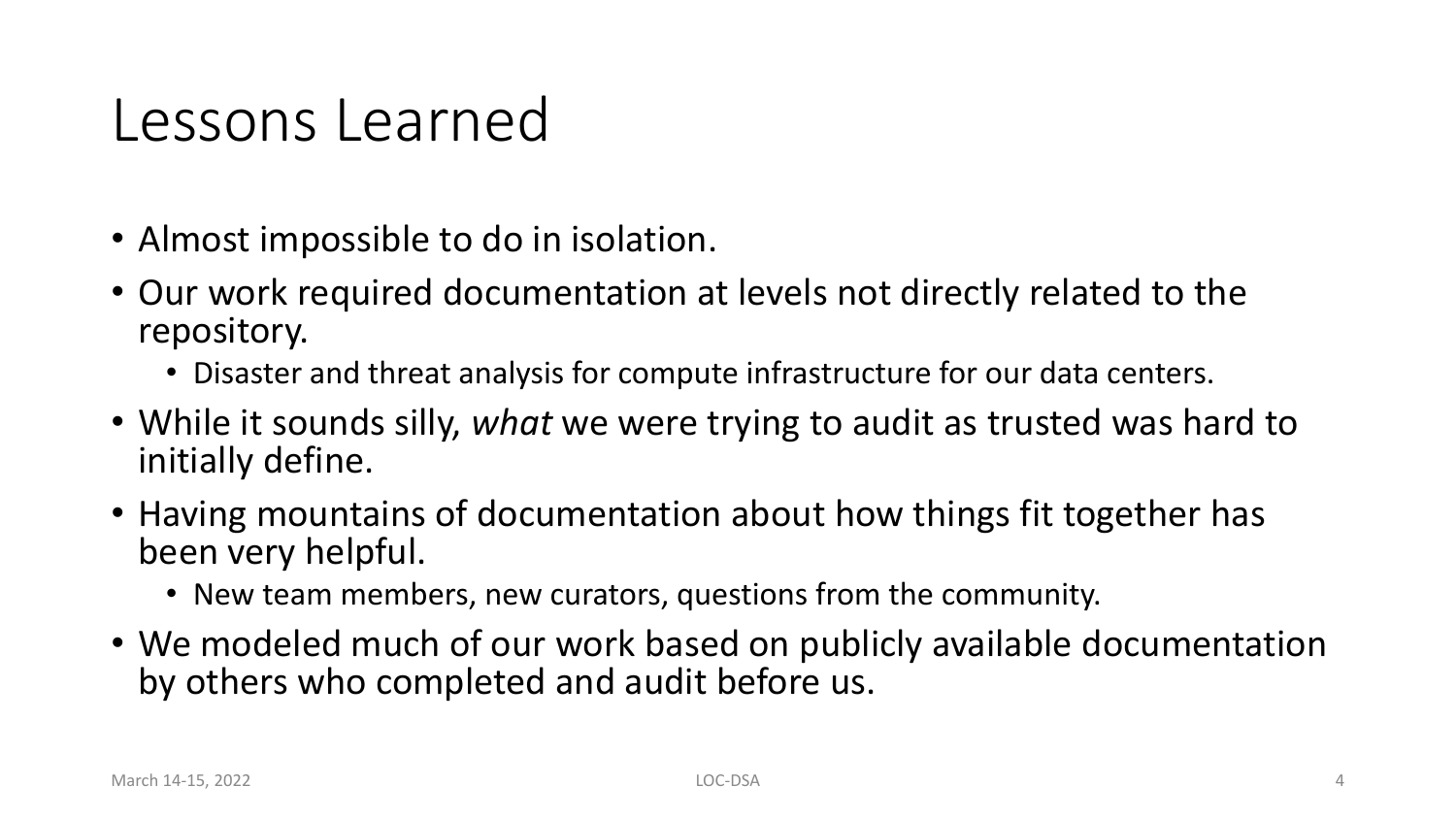### Next steps.

- The push for certification and audits seems to have slowed in the community overall.
- [Currently only 2 repositories certified by PTAB \(http://www.iso16363.org/iso](http://www.iso16363.org/iso-certification/certified-clients/)certification/certified-clients/)
- Unclear how often we should redo our self-audit.
	- Current local thought is to wait until things change enough to warrant the work.
- None of our 450+ partner institutions has ever asked us if we are a Trusted Digital Repository.
- Trusted Digital Repository Awesome List <https://github.com/peterVG/awesome-tdr>